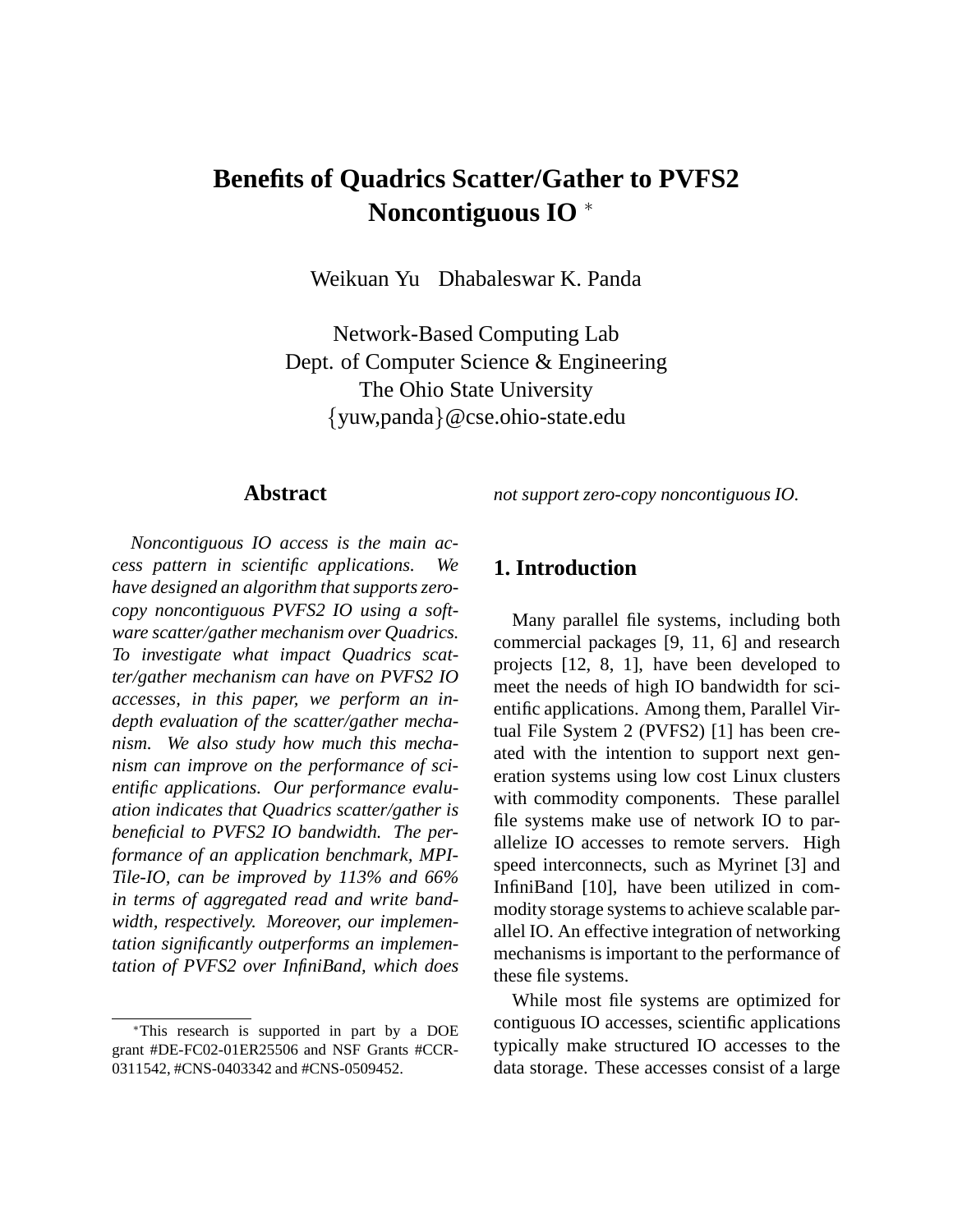number of IO operations to many small regions of the data files. The noncontiguity can exist in both the clients' memory layout and a file itself. In view of the importance of native noncontiguous support for file systems, Thakur et. al. [18] have proposed a structured IO interface to describe noncontiguity in both memory and file layout. PVFS2 is designed with a native noncontiguous interface, list IO, to support structured IO accesses.

Quadrics interconnect [14, 2] provides a very low latency ( $\leq 2\mu s$ ) and high bandwidth cluster network. It supports many of the cutting-edge communication features, such as OS-bypass user-level communication, remote direct memory access (RDMA), as well as hardware atomic and collective operations. We have recently demonstrated that Quadrics interconnect can be utilized for high performance support of Parallel Virtual File System 2 (PVFS2) [21]. An efficient Quadrics scatter/gather mechanism is designed to support PVFS2 list IO. However, it is to be investigated how PVFS2 IO accesses can benefit from Quadrics scatter/gather, and what benefits it can provide to scientific applications.

In this paper, we first describe PVFS2 list IO and the noncontiguity that exists in PVFS2 IO accesses. We then evaluate the performance benefits of Quadrics scatter/gather support to PVFS2 IO accesses and scientific applications. Our experimental results indicate that Quadrics scatter/gather is beneficial to the performance of IO accesses in PVFS2. Such zero-copy scatter/gather-based PVFS2 list IO can significantly improve the performance of scientific applications that involve noncontiguous IO accesses. We show that the read and write bandwidth of an application benchmark, MPI-Tile-IO, can be improved by 113% and 66%, respectively. Moreover, our implementation of PVFS2 over Quadrics, with or without scatter/gather support, outperforms an implementation of PVFS2 over InfiniBand.

The rest of the paper is organized as follows. In the next section, we provide an overview of PVFS2 over Quadrics. In Section 3, we describe the design of scatter/gather mechanism over Quadrics to support zero-copy noncontiguous PVFS2 list IO. In Section 4, we provide performance evaluation results. Section 5 gives a brief review of related works. Section 6 concludes the paper.

# **2. Overview of PVFS2 over Quadrics**

PVFS2 [1] is the second generation file system from the Parallel Virtual File System (PVFS) project team. It incorporates the design of the original PVFS [13] to provide parallel and aggregated I/O performance. A client/server architecture is designed in PVFS2. Both the server and client side libraries can reside completely in user space. Clients communicate with one of the servers for file data accesses, while the actual file IO is striped across a number of file servers. Metadata accesses can also be distributed across multiple servers. Storage spaces of PVFS2 are managed by and exported from individual servers using native file systems available on the local nodes.

PVFS2 has been ported to various different high speed interconnects, including Myrinet and InfiniBand. Recently, by overcoming the static process model of Quadrics user-level communication [22, 21], PVFS2 over Quadrics has been implemented over the second generation of Quadrics interconnects,  $QsNet^{II}$  [2]. This new release provides very low latency, high bandwidth communication with its two building blocks: the Elan-4 network interface and the Elite-4 switch, which are interconnected in a fat-tree topology. On top of its Elan4 network [14], Quadrics provides two user-level communication libraries: libelan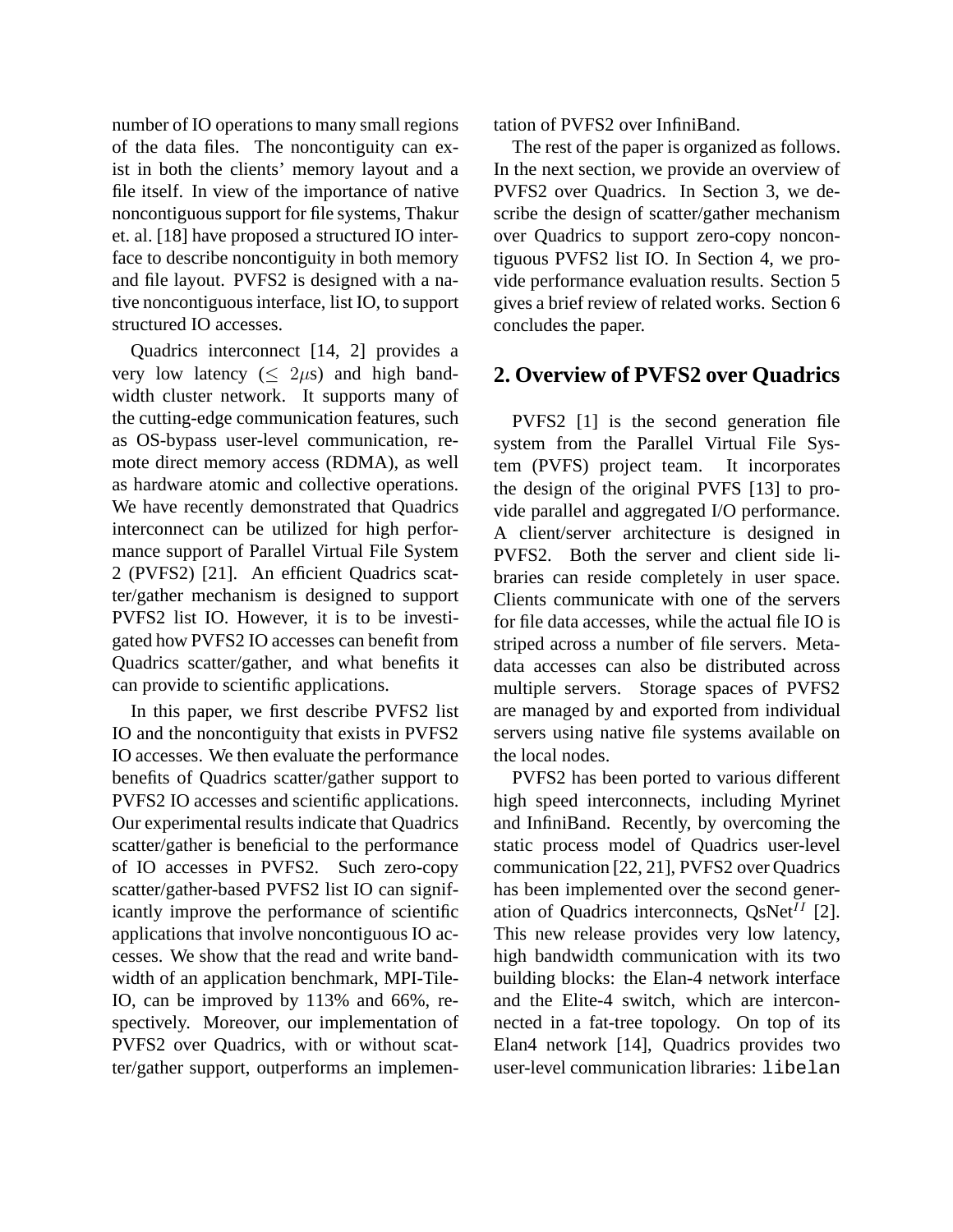and libelan4. PVFS2 over Quadrics is implemented completely in the user space over these libraries, compliant to the modular design of PVFS2. As shown in Fig. 1, its networking layer, Buffer Message Interface (BMI) [4], is layered on top of the libelan and libelan4 libraries. More details on the design and initial performance evaluation of PVFS2/Quadrics can be found in [21].



**Fig. 1. PVFS2 over Quadrics Elan4**

# **3. Designing Zero-Copy Quadrics Scatter/Gather for PVFS2 List IO**

Noncontiguous IO access is the main access pattern in scientific applications. Thakur et. al. [18] noted that it is important to achieve high performance MPI-IO with native noncontiguous access support in file systems. PVFS2 provides list IO interface to support such noncontiguous IO accesses. Fig. 2 shows an example of noncontiguous IO with PVFS2. In PVFS2 list IO, communication between clients and servers over noncontiguous memory regions are supported over list IO so long as the combined destination memory is larger than the combined source memory. List IO can be built on top of interconnects with native scatter/gather communication support, otherwise, it often resorts to memory packing and unpacking for converting noncontiguous memory fragments to contiguous memory. An alternative is to perform multiple send and receive operations. This can lead to more processing and more communication in small data chunks, resulting in performance degradation.



**Fig. 2. An Example of PVFS2 List IO**

There is a unique chain DMA mechanism over Quadrics. In this mechanism, one or more DMA operations can be configured as chained operations with a single NIC-based event. When the event is fired, all the DMA operations will be posted to Quadrics DMA engine. Based on this mechanism, the default Quadrics software release provides noncontiguous communication operations in the form of *elan putv* and *elan getv*. However, these operations are specifically designed for the shared memory programming model (SHMEM) over Quadrics. The final placement of the data still requires a memory copy from the global memory to the application destination memory.

To support zero-copy PVFS2 list IO, we propose a software zero-copy scatter/gather mechanism with a single event chained to multiple RDMA operations. Fig. 3 shows a diagram



**Fig. 3. Zero-Copy Noncontiguous Communication with RDMA and Chained Event**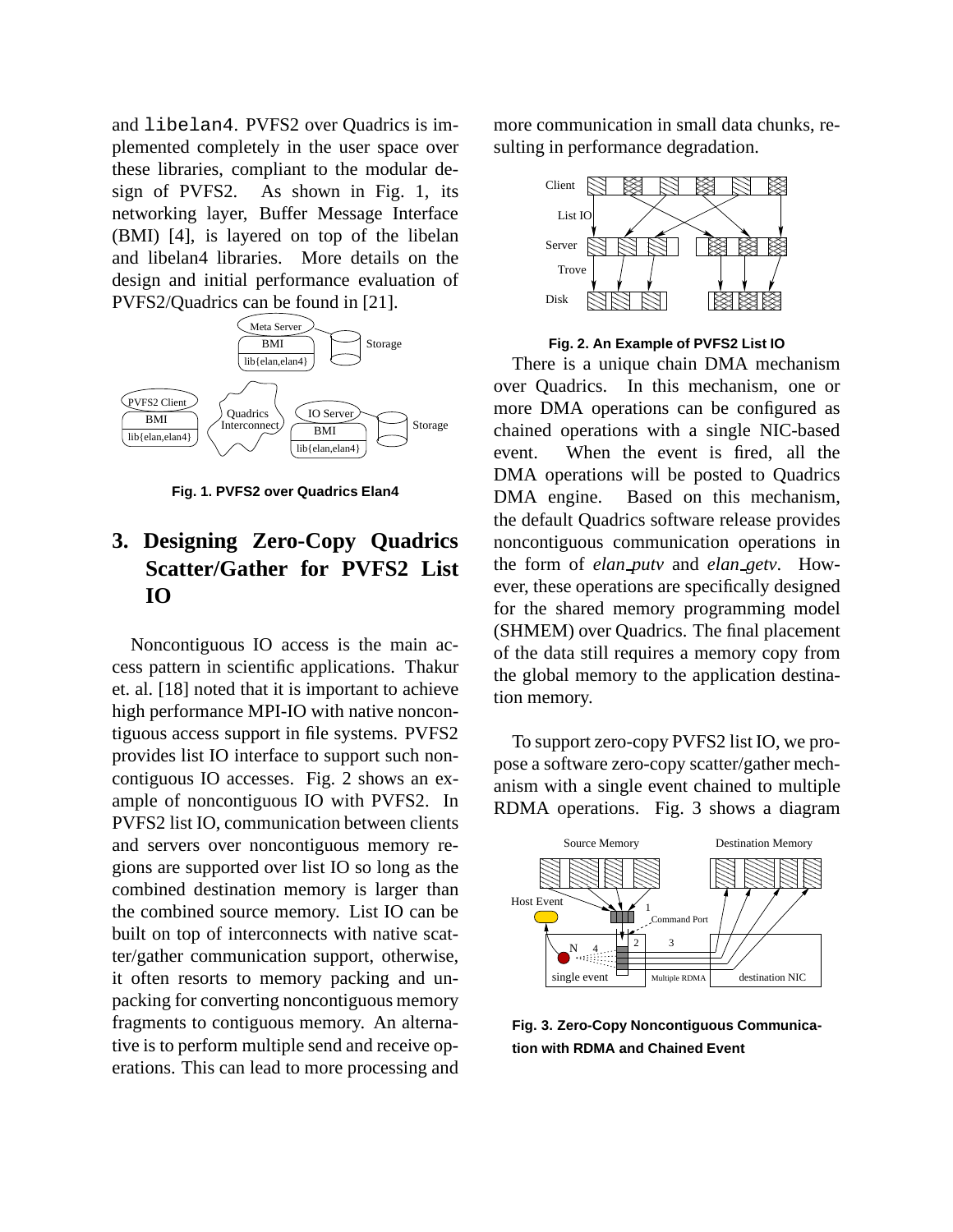about how it can be used to support PVFS2 list IO with RDMA read and/or write. As the communication on either side could be noncontiguous, a message first needs to be exchanged for information about the list of memory address/length pairs. The receiver can decide to fetch all data through RDMA read, or it can inform the sender to push the data using RDMA write. With either RDMA read or write, the number of required contiguous RDMA operations, N, needs to be decided first. Then the same number of RDMA descriptors are constructed in the host memory and written together into the Quadrics Elan4 command port (a command queue to the NIC formed by a memory-mapped user accessible NIC memory) through programmed IO. An Elan4 event is created to wait on the completion of N RDMA operations. As this event is triggered, the completion of list IO operation is detected through a host-side event. Over Quadrics, a separate message or an event can be chained to this Elan4 event and notify the remote process. Note that, with this design, multiple RDMA operations are issued without calling extra sender or receiver routines. The data is communicated in a zero-copy fashion, directly from the source memory regions to the destination memory regions.

# **4. Performance Evaluation**

In this section, we describe the performance evaluation of zero-copy Quadrics scatter/gather for PVFS2 over Quadrics. The experiments were conducted on a cluster of eight SuperMicro SUPER X5DL8-GG nodes: each with dual Intel Xeon 3.0 GHz processors, 512 KB L2 cache, PCI-X 64-bit 133 MHz bus, 533MHz Front Side Bus (FSB) and a total of 2GB PC2100 DDR-SDRAM physical memory. All eight nodes are connected to a QsNet<sup>II</sup> network [14, 2], with a dimension one quaternary fat-tree [7] QS-8A switch and eight Elan4 QM-500 cards. The nodes are also connected using the Mellanox InfiniScale 144 port switch. The kernel version used is Linux 2.4.20-8smp. The InfiniBand stack is IBGD-1.7.0 and HCA firmware version is 3.3.2. PVFS2 provides two different modes for its IO servers: *trovesync* and *notrovesync*. The trovesync mode is the default in which IO servers perform *fsync* operations for immediate update of file system metadata changes. The notrovesync mode allows a delay in metadata update. PVFS2 file system can achieve better IO performance when running in this mode. We choose notrovesync exclusively in our experiments to focus on performance benefits of Quadrics scatter/gather.

#### **4.1. Benefits of Quadrics Scatter/Gather to PVFS2 IO**

To evaluate the performance of PVFS2 IO operations, we have used a parallel program that iteratively performs the following operations: create a new file, concurrently issue multiple write calls to disjoint regions of the file, wait for them to complete, flush the data, concurrently issue multiple read calls for the same data blocks, wait for them to complete, and then remove the file. MPI collective operations are used to synchronize application processes before and after each IO operation. In our program, based on its rank in the MPI job, each process reads or writes various blocks of data, 1MB each, at disjoint offsets of a common file.

We have divided the eight-node cluster into two groups: servers and clients. Up to four nodes are configured as PVFS2 servers and the remaining nodes are running as clients. Experimental results are labeled as NS for a configuration with N servers. Basic PVFS2 list IO is supported through memory packing and unpacking, marked as LIO in the figures.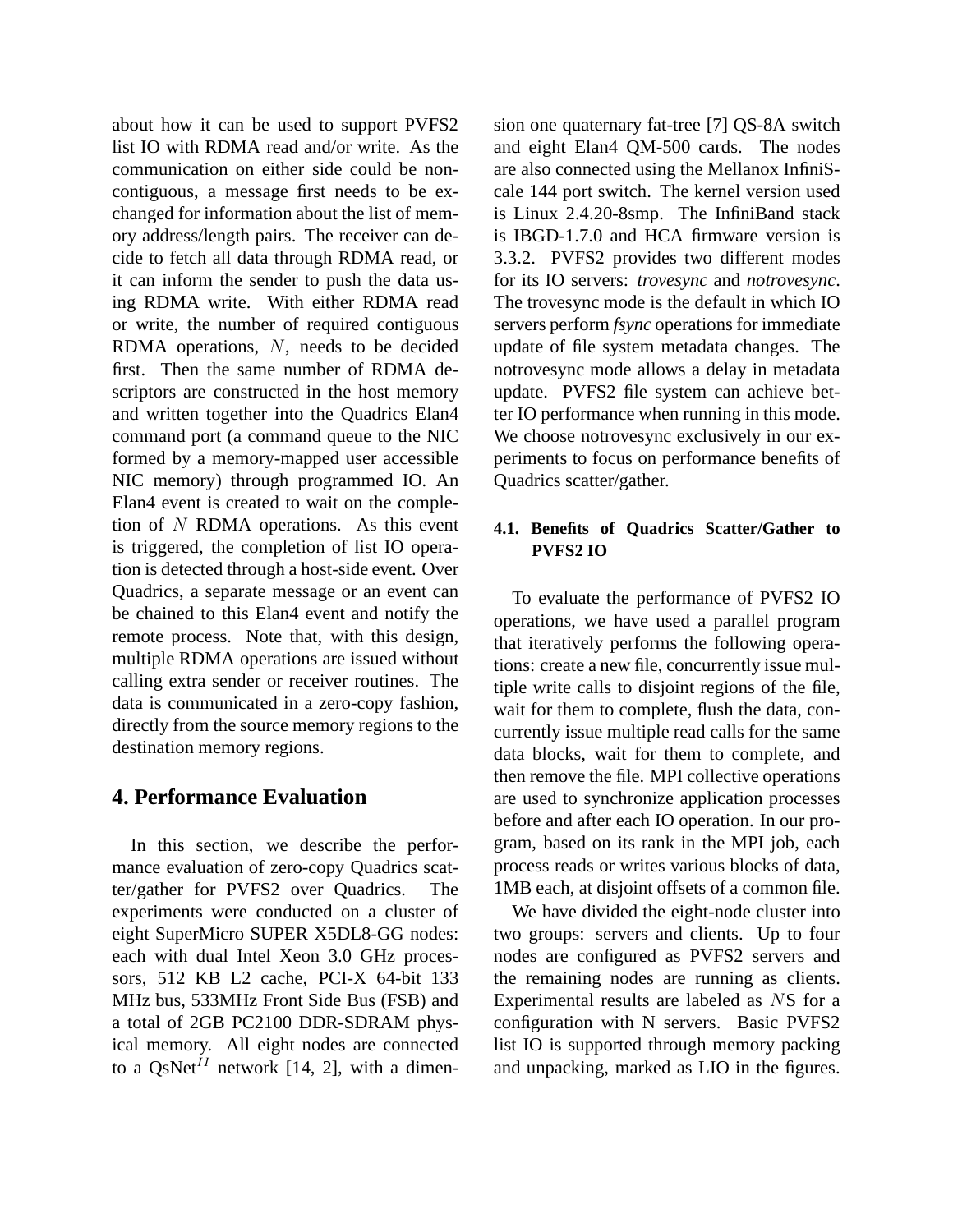There are little differences with different number of blocks. The performance results are obtained with using the total IO size of 4MB for each process. The aggregated read and write bandwidth can be increased by up to 89% and 52%, as shown by Figures 4 and 5, respectively. These results indicate that zerocopy scatter/gather support is indeed beneficial to both read and write operations. Note that the improvement on the read bandwidth is better than the write bandwidth. This is because the read operations in PVFS2 is shorter and less complex compared to write operations, thus can benefit more by optimizations on data communication across the network.

#### **4.2. Benefits of Quadrics Scatter/Gather to MPI-Tile-IO**

MPI-Tile-IO [16] is a tile reading MPI-IO application. It tests the performance of tiled access to a two-dimensional dense dataset, simulating the type of workload that exists in some visualization and numerical applications. Four of eight nodes are used as server nodes and the other four as client nodes running MPI-Tile-IO processes. Each process renders a  $2 \times 2$  array of displays, each with  $1024 \times 768$  pixels. The size of each element is 32 bytes, leading to a file size of 96MB.

We have evaluated both the read and write performance of MPI-Tile-IO over PVFS2. As shown in Fig. 6, with Quadrics scatter/gather support, MPI-Tile-IO write bandwidth can be improved by 66%. On the other hand, MPI-Tile-IO read bandwidth can be improved by up to 113%. These results indicate our implementation is able to leverage the performance benefits of Quadrics scatter/gather into PVFS2. In addition, using MPI-Tile-IO, we have compared the performance of PVFS2 over Quadrics with an implementation of PVFS2 over InfiniBand from the release







**Fig. 5. Performance Comparisons of PVFS2 Concurrent Write**

PVFS2-1.1.0. MPI-Tile-IO achieves less aggregated read and write bandwidth over Infini-Band (labeled as IB-LIO), compared to our Quadrics-based PVFS2 implementation, with or without zero-copy scatter/gather. This is because of two reasons. First, memory registration is needed over InfiniBand for communication and the current implementation of PVFS2 over InfiniBand does not take advantage of memory registration cache to save registration costs. In contrast, memory registration is not needed over Quadrics with its NIC-based MMU. The other reason is that PVFS2/IB utilizes InfiniBand RDMA write-gather and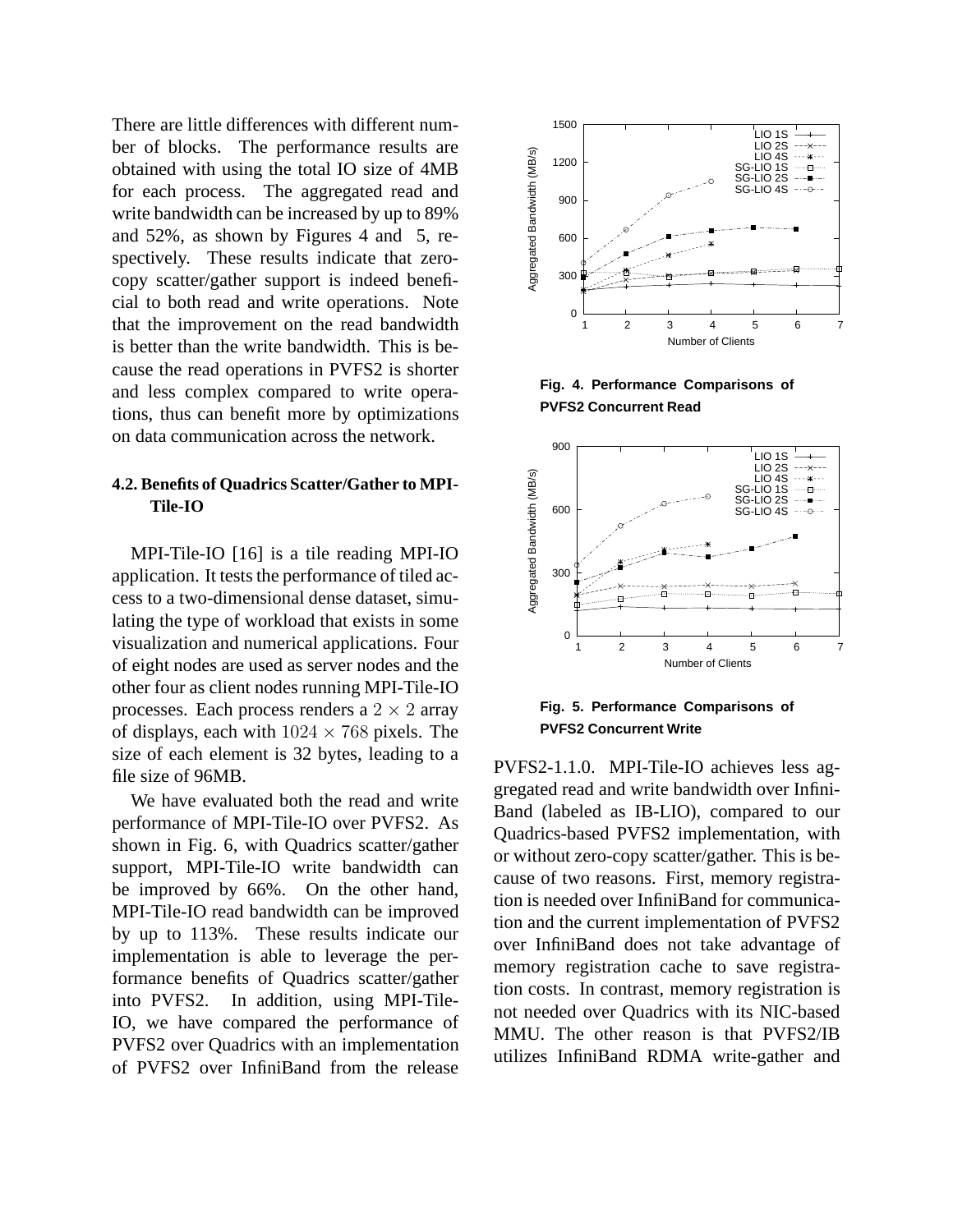read-scatter mechanisms for non-contiguous IO. These RDMA-based scatter/gather mechanisms over InfiniBand can only avoid one local memory copy. On the remote side, memory packing/unpacking is still needed. So it does not support true zero-copy list IO for PVFS2.



**Fig. 6. Performance of MPI-Tile-IO Benchmark**

# **5. Related Work**

Optimizing noncontiguous IO has been the topic of various research, covering a spectrum of IO subsystems. For example, data sieving [17] and two-phase IO [15] have been leveraged to improve the client IO accesses of parallel applications in the parallel IO libraries, such as MPI-IO. Wong et. al. [19] optimized the linux vector IO by allowing IO vectors to be processed in a batched manner.

Ching et. al [5] have implemented list IO in PVFS1 to support efficient noncontiguous IO and evaluated its performance over TCP/IP. Wu et. al [20] have studied the benefits of leveraging InfiniBand hardware scatter/gather operations to optimize noncontiguous IO access in PVFS1. In [20], a scheme called Optimistic Group Registration is also proposed to reduce costs of registration and deregistration needed for communication over InfiniBand fabric. Our work exploits a communication mechanism with a single event chained to multiple RDMA to support zerocopy non-contiguous network IO in PVFS2 over Quadrics. Since communication over Quadrics does not require memory registration, we do not have to be concerned with these issues in our implementation.

# **6. Conclusions**

In this paper, we have described PVFS2 list IO and a software scatter/gather mechanism over Quadrics to support zero-copy list IO. We then evaluate the performance benefits of this support to PVFS2 IO accesses and a scientific application, MPI-Tile-IO. Our experimental results indicate that Quadrics scatter/gather support is beneficial to the performance of PVFS2 IO accesses. In terms of aggregated read and write bandwidth, the performance of MPI-Tile-IO application benchmark can be improved by 113% and 66%, respectively, Moreover, our implementation of PVFS2 over Quadrics significantly outperforms an implementation of PVFS2 over InfiniBand.

In future, we intend to leverage more features of Quadrics to support PVFS2 and study their possible benefits to different aspects of parallel file systems. For example, we intend to study the benefits of integrating Quadrics NIC memory into PVFS2 memory hierarchy, such as data caching with client and/or serverside NIC memory. We also intend to study the feasibility of directed IO over PVFS2/Quadrics using the Quadrics programmable NIC as the processing unit.

# **References**

- [1] The Parallel Virtual File System, version 2. http://www.pvfs.org/pvfs2.
- [2] J. Beecroft, D. Addison, F. Petrini, and M. McLaren. QsNet-II: An Interconnect for Supercomputing Applications. In *the Proceedings of Hot Chips '03*, Stanford, CA, August 2003.